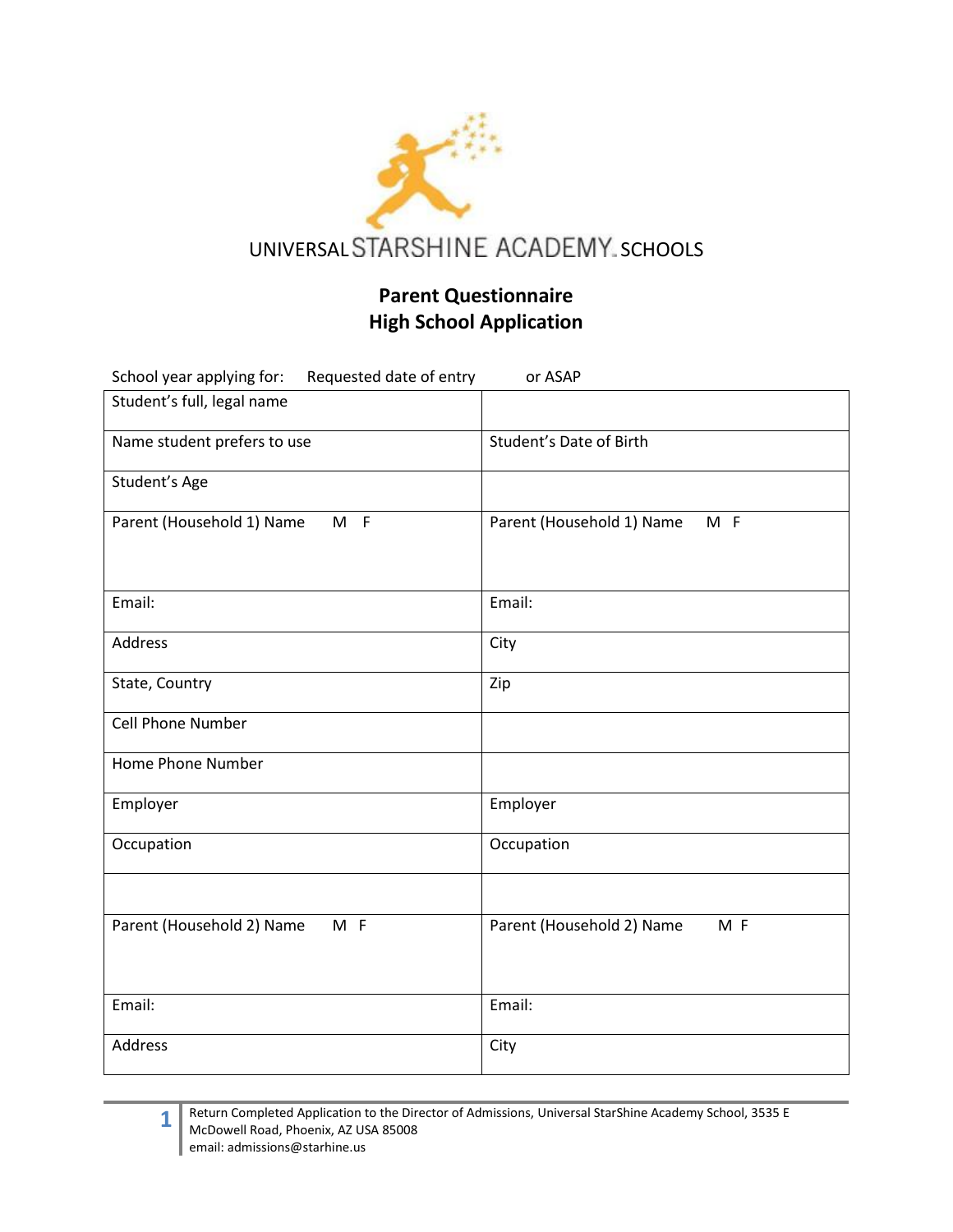| State, Country           | Zip        |
|--------------------------|------------|
| <b>Cell Phone Number</b> |            |
| Home Phone Number        |            |
| Employer                 | Employer   |
| Occupation               | Occupation |

## **With whom does the student live?**

| We have read and we agree to StarShine's 15 Guiding Principles. | <b>Yes</b> | No |
|-----------------------------------------------------------------|------------|----|
|-----------------------------------------------------------------|------------|----|

**Questions** Providing frank and complete answers to the following questions will best serve the student. Use additional paper if needed.

1) Why would you like your child to attend the Universal StarShine Academy High School? What characteristics are you looking for in a high school?

2) Has the student taken any standardized tests (such as Terra Nova, STAR, or PSAT)? If yes, please attach a copy of the results.

3) Please describe the student's academic strengths:

4) What are the student's academic challenges?

5) Is the student currently receiving tutoring or other remedial services?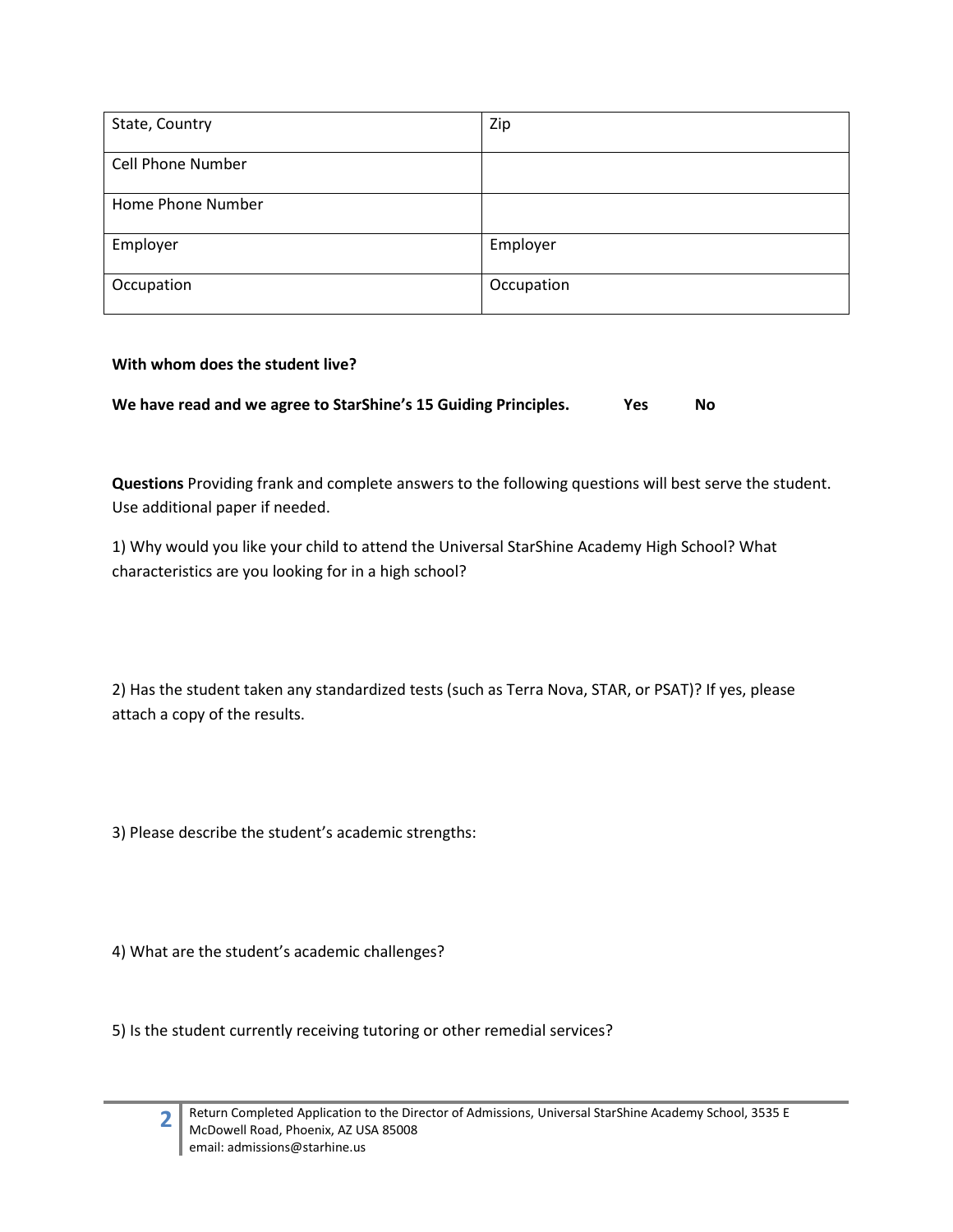Yes No If yes, please provide name of tutor/provider and a brief description of the service provided.

6) Does the student have an identified learning disability? Yes No

If yes:

a. Attach documentation completed within the last three years which provides a diagnosis and recommendations for school interventions and accommodations (psychoeducational evaluation or specialized learning assessment).

b. Has an IEP or 504 plan ever been completed? Yes No

c. If yes, attach a copy of the most recent plan. d. List accommodations the student is currently receiving in school (formal or informal) if these are not described in documentation provided from a or b above.

7) Does the student have behavioral or emotional problems? Yes No If yes, please explain.

Is the student currently being treated?

9) Has the student undergone treatment for substance abuse? Yes No If yes, please explain.

10) At the StarShine Academy International School, we do not condone the use of drugs, alcohol or tobacco products by our students, and strictly forbid their use on campus or at school-related events. Will you support this policy?

Please add any information you think would help us in reaching a decision on admission. Of what might we need to be aware to support your student's success? (For example: does your student have special skills, interests, musical or artistic abilities, needs, temperamental characteristics, etc.?) Attach additional pages as necessary.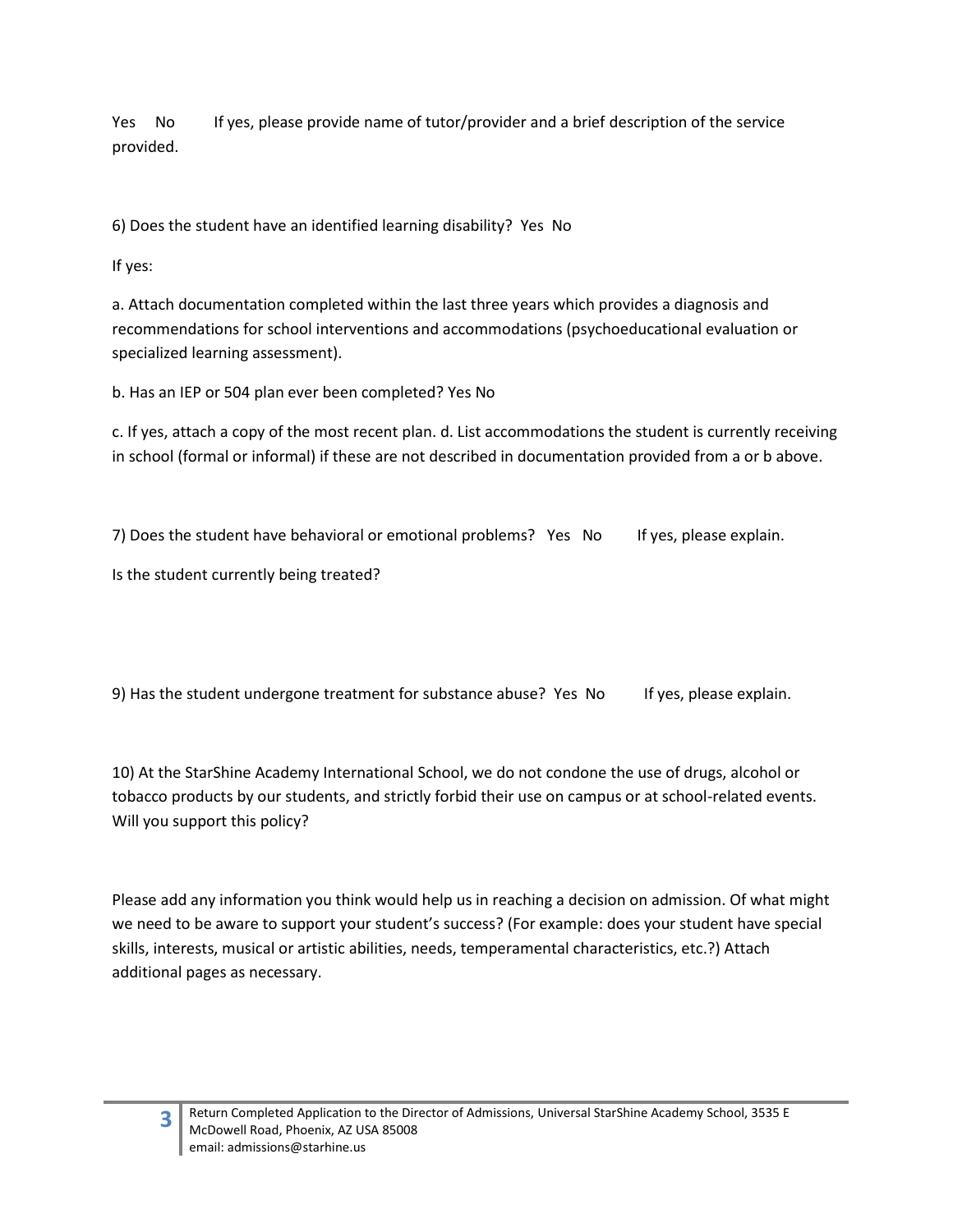How did you hear about Universal StarShine Academy School?

Who referred you? Name

Have you attended: A School Tour? Yes No Harvest Fair? Yes No Open House? Yes No Another event on campus? Yes No If Yes, which?

Have you: Visited our website? Yes No

Viewed us on Facebook? Yes No

Who will sign the enrollment contract (tuition agreement) and be responsible for payment of tuition and fees?

Name Address (if not parent)

Name Address (if not parent)

Will you be applying for Tuition Assistance? No Yes :

Is there a custody arrangement or court order in force regarding this child? Yes No

All custodial parents or guardians must sign this application.

Submit Application and Application Fee: Email completed Application and all supporting documentation to "admissions@starshineacademy.org

All custodial parents or guardians must sign this application.

Application Fee: Please pay your nonrefundable \$75 application fee using the "Pay Now" PayPal button located in the banner on the top side of our webpage under "Apply." I/We understand that • All financial arrangements for tuition payments will be made through the Business Office • The \$75 application fee is non-refundable • This application is valid only for the year noted.

| Parent/Guardian Signature Date | Parent/Guardian Signature Date |
|--------------------------------|--------------------------------|
| Parent/Guardian Signature Date | Parent/Guardian Signature Date |
| Parent/Guardian Signature Date | Parent/Guardian Signature Date |



Return Completed Application to the Director of Admissions, Universal StarShine Academy School, 3535 E McDowell Road, Phoenix, AZ USA 85008 email: admissions@starhine.us